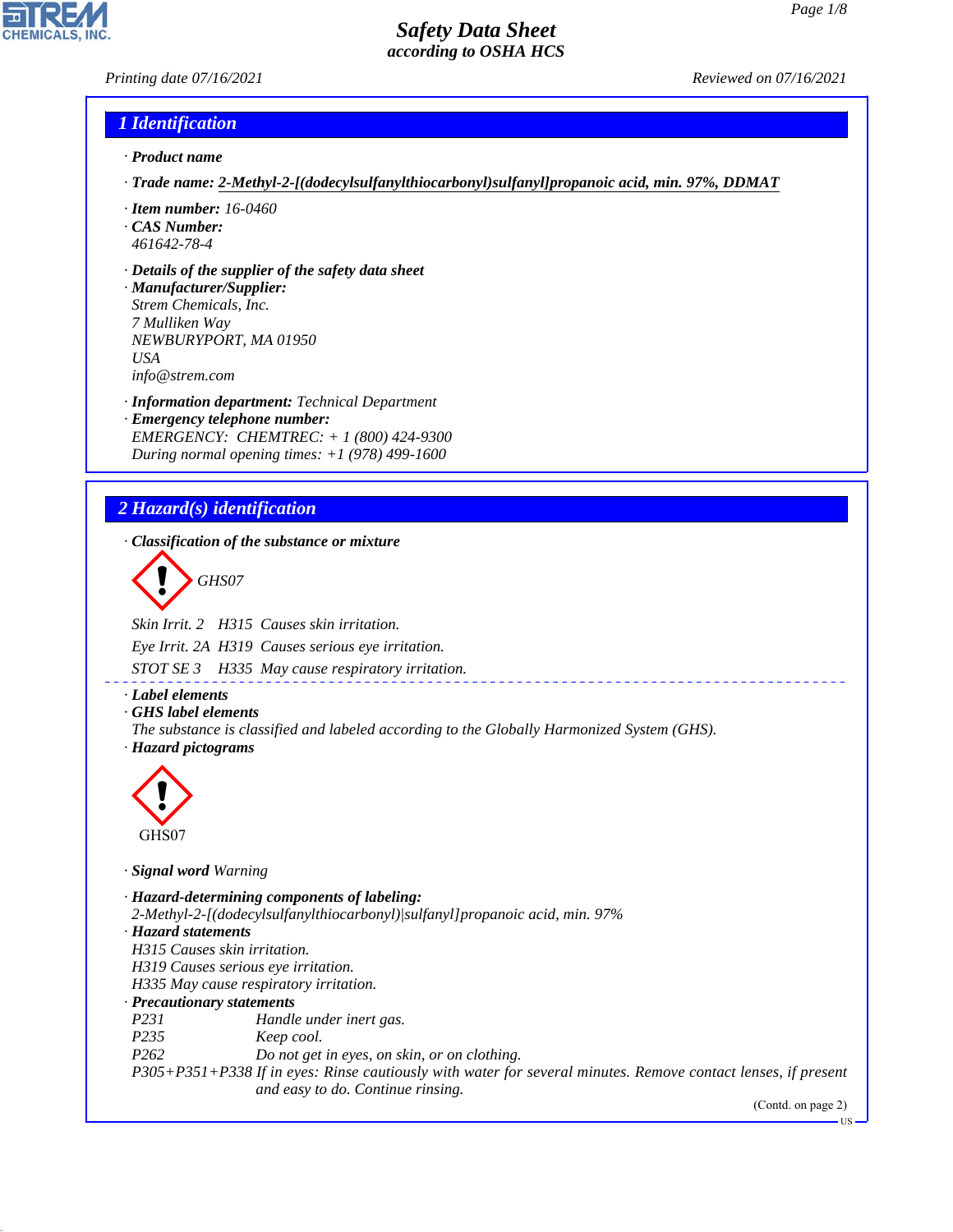

# *3 Composition/information on ingredients*

*· Chemical characterization: Substances*

*· CAS No. Description*

*461642-78-4 2-Methyl-2-[(dodecylsulfanylthiocarbonyl) |sulfanyl]propanoic acid, min. 97%*

### *4 First-aid measures*

*· Description of first aid measures*

*· After inhalation: In case of unconsciousness place patient stably in side position for transportation.*

- *· After skin contact: Immediately wash with water and soap and rinse thoroughly.*
- *· After eye contact:*

*Rinse opened eye for several minutes under running water. If symptoms persist, consult a doctor.*

- *· After swallowing: If symptoms persist consult doctor.*
- *· Information for doctor:*
- *· Most important symptoms and effects, both acute and delayed No further relevant information available.*
- *· Indication of any immediate medical attention and special treatment needed No further relevant information available.*

## *5 Fire-fighting measures*

- *· Extinguishing media*
- *· Suitable extinguishing agents: Use fire fighting measures that suit the environment.*
- *· Special hazards arising from the substance or mixture No further relevant information available.*
- *· Advice for firefighters*

44.1.1

*· Protective equipment: No special measures required.*

(Contd. on page 3)

US

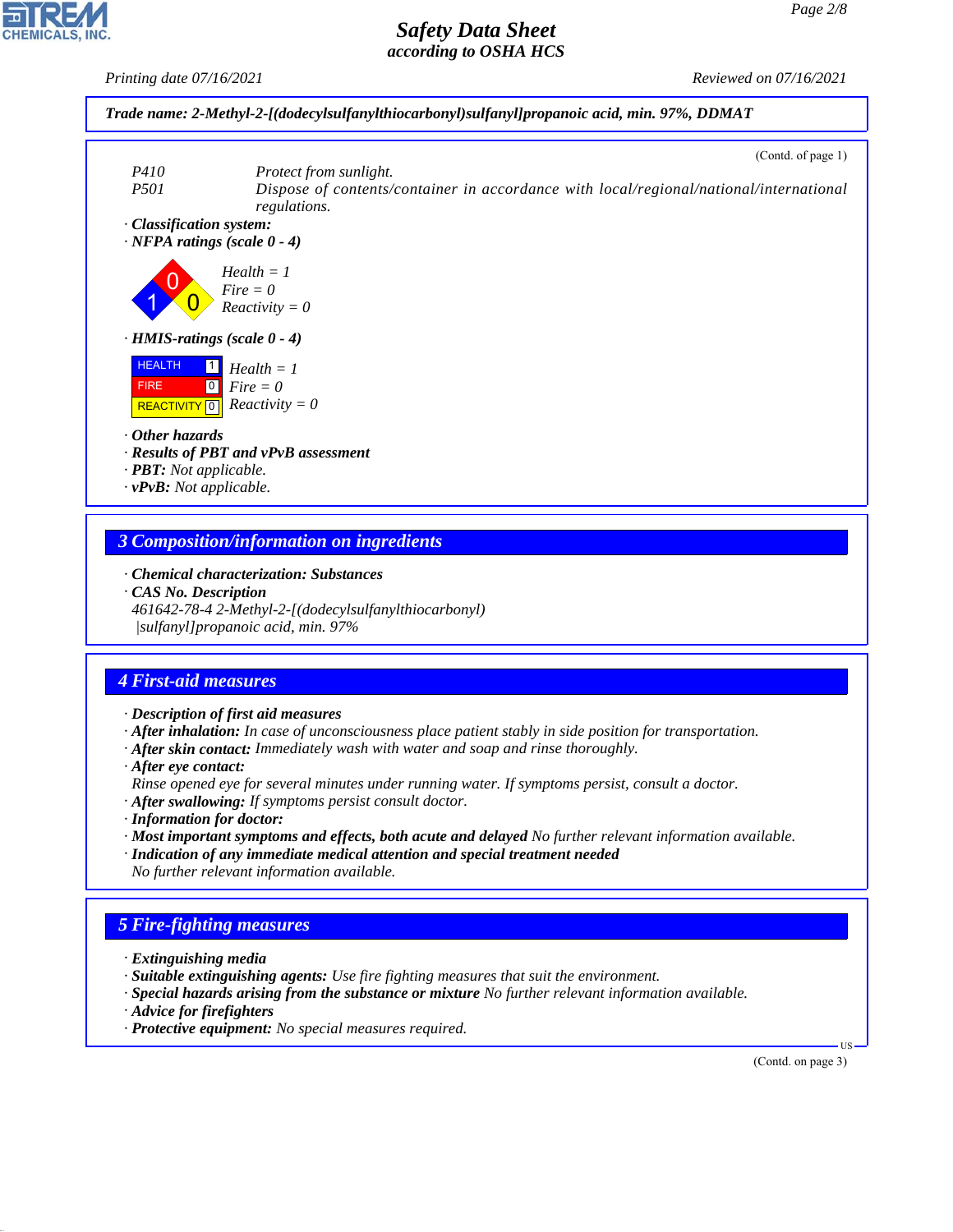*Printing date 07/16/2021 Reviewed on 07/16/2021*

*Trade name: 2-Methyl-2-[(dodecylsulfanylthiocarbonyl)sulfanyl]propanoic acid, min. 97%, DDMAT*

(Contd. of page 2)

#### *6 Accidental release measures*

- *· Personal precautions, protective equipment and emergency procedures Not required.*
- *· Environmental precautions: No special measures required.*
- *· Methods and material for containment and cleaning up: Dispose contaminated material as waste according to item 13. Ensure adequate ventilation.*
- *· Reference to other sections See Section 7 for information on safe handling. See Section 8 for information on personal protection equipment. See Section 13 for disposal information.*
- *· Protective Action Criteria for Chemicals*

*· PAC-1:*

*Substance is not listed.*

*· PAC-2:*

*Substance is not listed.*

*· PAC-3:*

*Substance is not listed.*

### *7 Handling and storage*

*· Handling:*

- *· Precautions for safe handling No special precautions are necessary if used correctly.*
- *· Information about protection against explosions and fires: No special measures required.*
- *· Conditions for safe storage, including any incompatibilities*
- *· Storage:*

*Keep cool.*

*Protect from sunlight.*

*· Requirements to be met by storerooms and receptacles: No special requirements.*

- *· Information about storage in one common storage facility: Not required.*
- *· Further information about storage conditions: Keep receptacle tightly sealed.*
- *· Recommended storage temperature: Store at temperatures not exceeding -18 °C. Keep cool.*

*· Specific end use(s) No further relevant information available.*

## *8 Exposure controls/personal protection*

*· Additional information about design of technical systems: No further data; see item 7.*

- *· Components with limit values that require monitoring at the workplace: Not required.*
- *· Additional information: The lists that were valid during the creation were used as basis.*
- *· Exposure controls*

44.1.1

- *· Personal protective equipment:*
- *· General protective and hygienic measures: Keep away from foodstuffs, beverages and feed.*
- *Immediately remove all soiled and contaminated clothing.*
- *Wash hands before breaks and at the end of work.*
- *Avoid contact with the eyes and skin.*

*· Breathing equipment: A NIOSH approved respirator in accordance with 29 CFR 1910.134.*

(Contd. on page 4)

*<sup>·</sup> Control parameters*

US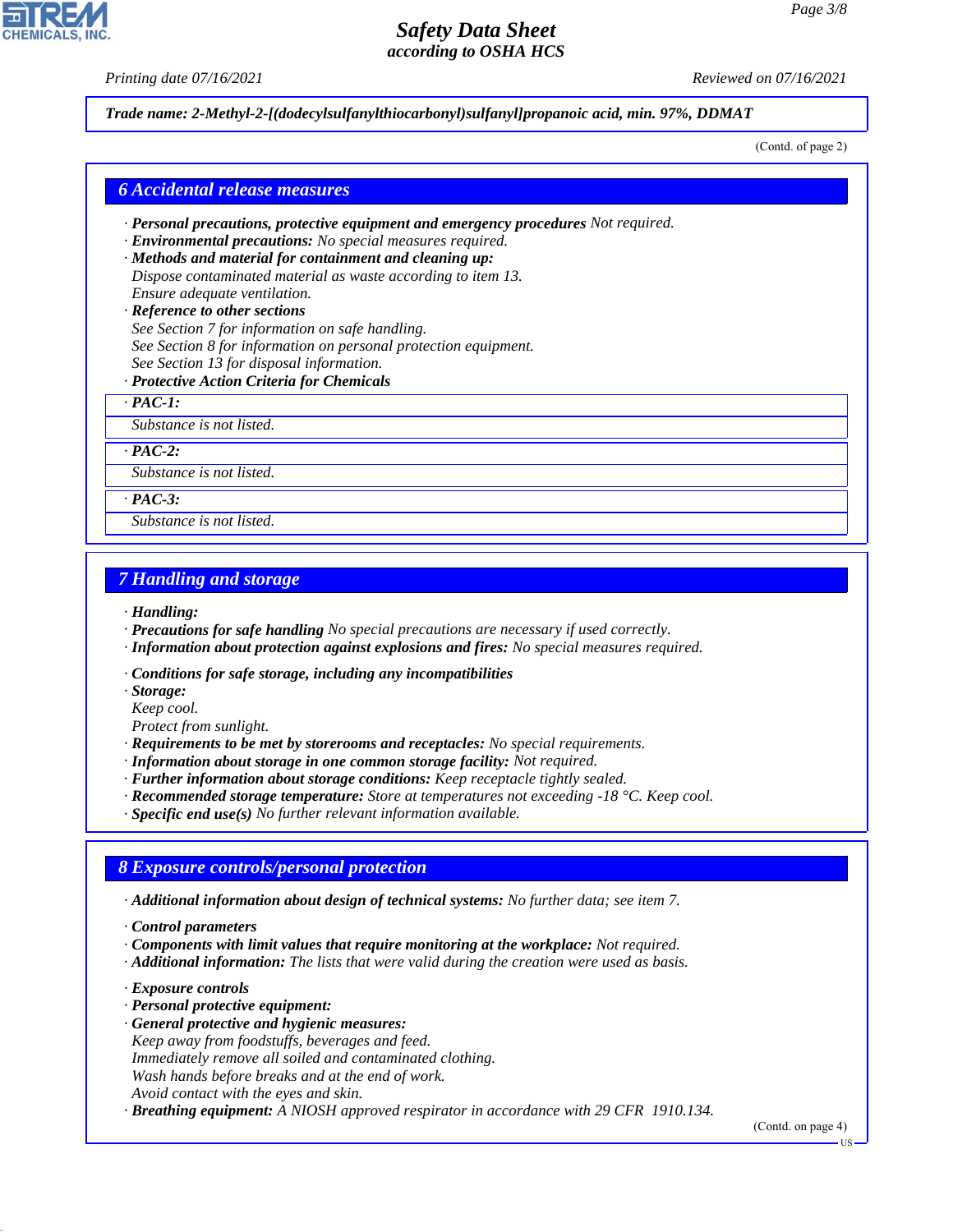(Contd. of page 3)

## *Safety Data Sheet according to OSHA HCS*

**CHEMICALS, INC** 

*Printing date 07/16/2021 Reviewed on 07/16/2021*

*Trade name: 2-Methyl-2-[(dodecylsulfanylthiocarbonyl)sulfanyl]propanoic acid, min. 97%, DDMAT*

*· Protection of hands:*



\_S*Protective gloves*

*The glove material has to be impermeable and resistant to the product/ the substance/ the preparation. Due to missing tests no recommendation to the glove material can be given for the product/ the preparation/ the chemical mixture.*

*Selection of the glove material on consideration of the penetration times, rates of diffusion and the degradation*

*· Material of gloves*

*The selection of the suitable gloves does not only depend on the material, but also on further marks of quality and varies from manufacturer to manufacturer.*

*· Penetration time of glove material*

*The exact break through time has to be found out by the manufacturer of the protective gloves and has to be observed.*

*· Eye protection:*



44.1.1

\_R*Tightly sealed goggles*

| · Information on basic physical and chemical properties<br><b>General Information</b><br>$\cdot$ Appearance:<br>Form:<br>Solid<br>Color:<br>Light yellow<br>$\cdot$ Odor:<br>· Odor threshold:<br>$\cdot$ pH-value: | Like rotten eggs (mercaptans)<br>Not determined.<br>Not applicable. |
|---------------------------------------------------------------------------------------------------------------------------------------------------------------------------------------------------------------------|---------------------------------------------------------------------|
|                                                                                                                                                                                                                     |                                                                     |
|                                                                                                                                                                                                                     |                                                                     |
|                                                                                                                                                                                                                     |                                                                     |
|                                                                                                                                                                                                                     |                                                                     |
|                                                                                                                                                                                                                     |                                                                     |
|                                                                                                                                                                                                                     |                                                                     |
| Change in condition<br><b>Melting point/Melting range:</b><br><b>Boiling point/Boiling range:</b>                                                                                                                   | 58-63 °C (136-145 °F)<br>Undetermined.                              |
| · Flash point:                                                                                                                                                                                                      | Not applicable.                                                     |
| · Flammability (solid, gaseous):                                                                                                                                                                                    | Not determined.                                                     |
| · Ignition temperature:                                                                                                                                                                                             |                                                                     |
| <b>Decomposition temperature:</b>                                                                                                                                                                                   | Not determined.                                                     |
| $\cdot$ Auto igniting:                                                                                                                                                                                              | Not determined.                                                     |
| · Danger of explosion:                                                                                                                                                                                              | Product does not present an explosion hazard.                       |
| · Explosion limits:                                                                                                                                                                                                 |                                                                     |
| Lower:                                                                                                                                                                                                              | Not determined.                                                     |
| <b>Upper:</b>                                                                                                                                                                                                       | Not determined.                                                     |
| · Vapor pressure:                                                                                                                                                                                                   | Not applicable.                                                     |
| $\cdot$ Density:                                                                                                                                                                                                    | Not determined.                                                     |
| · Relative density                                                                                                                                                                                                  | Not determined.                                                     |

**IIS**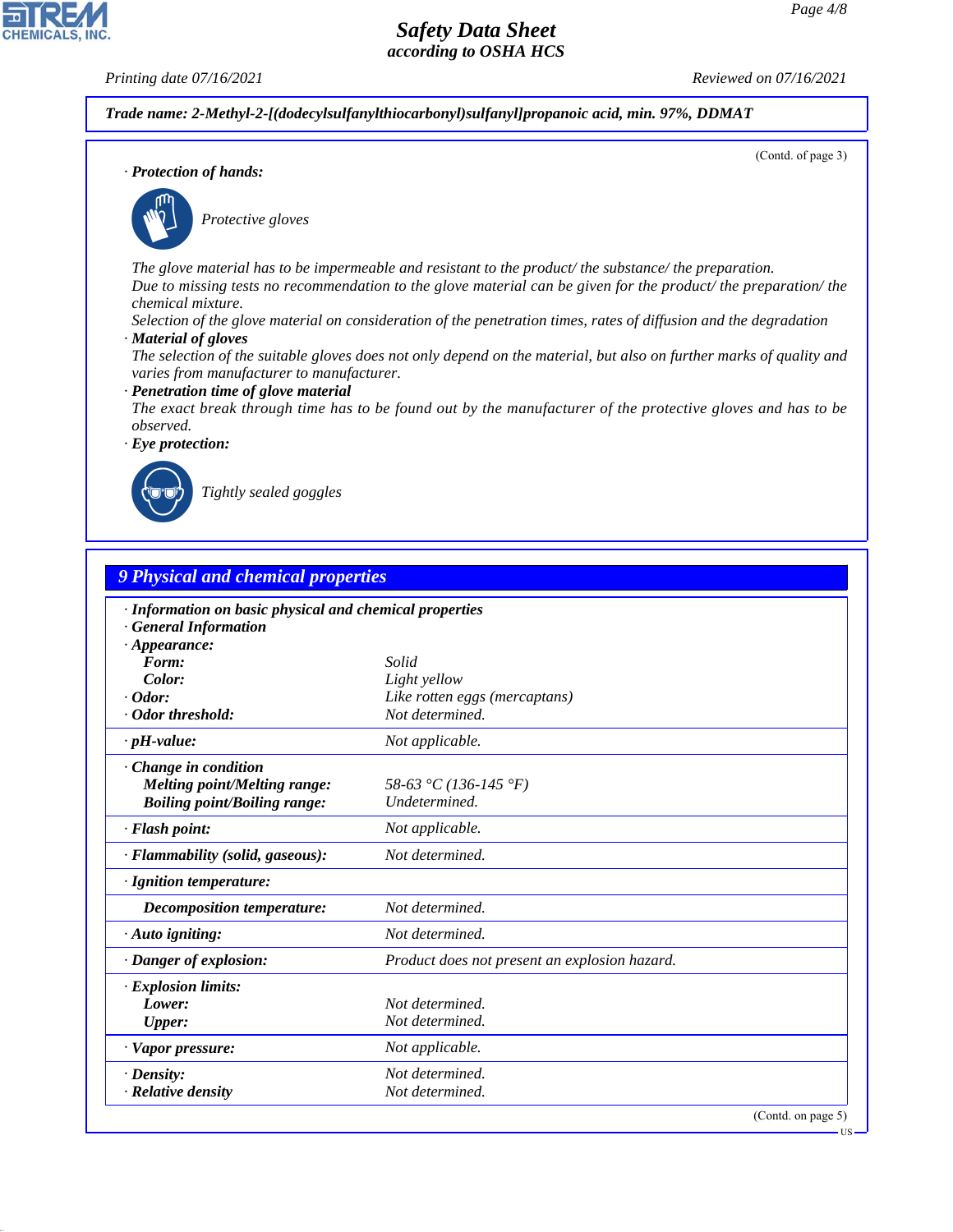*Printing date 07/16/2021 Reviewed on 07/16/2021*

#### *Trade name: 2-Methyl-2-[(dodecylsulfanylthiocarbonyl)sulfanyl]propanoic acid, min. 97%, DDMAT*

|                                                            |                                            | (Contd. of page 4) |
|------------------------------------------------------------|--------------------------------------------|--------------------|
| · Vapor density                                            | Not applicable.                            |                    |
| $\cdot$ Evaporation rate                                   | Not applicable.                            |                    |
| · Solubility in / Miscibility with                         |                                            |                    |
| Water:                                                     | <i>Insoluble.</i>                          |                    |
| · Partition coefficient (n-octanol/water): Not determined. |                                            |                    |
| · Viscosity:                                               |                                            |                    |
| Dynamic:                                                   | Not applicable.                            |                    |
| Kinematic:                                                 | Not applicable.                            |                    |
| · Solvent content:                                         |                                            |                    |
| Organic solvents:                                          | $0.0\%$                                    |                    |
| <b>VOC</b> content:                                        | 0.0 g/l / 0.00 lb/gl                       |                    |
| Solids content:                                            | $100.0\%$                                  |                    |
| $\cdot$ Other information                                  | No further relevant information available. |                    |

## *10 Stability and reactivity*

- *· Reactivity No further relevant information available.*
- *· Chemical stability*
- *· Thermal decomposition / conditions to be avoided: No decomposition if used according to specifications.*
- *· Possibility of hazardous reactions No dangerous reactions known.*
- *· Conditions to avoid No further relevant information available.*
- *· Incompatible materials: No further relevant information available.*
- *· Hazardous decomposition products: No dangerous decomposition products known.*

## *11 Toxicological information*

- *· Information on toxicological effects*
- *· Acute toxicity:*
- *· Primary irritant effect:*
- *· on the skin: Irritant to skin and mucous membranes.*
- *· on the eye: Irritating effect.*
- *· Sensitization: No sensitizing effects known.*
- *· Additional toxicological information:*

#### *· Carcinogenic categories*

*· IARC (International Agency for Research on Cancer)*

*Substance is not listed.*

#### *· NTP (National Toxicology Program)*

*Substance is not listed.*

#### *· OSHA-Ca (Occupational Safety & Health Administration)*

*Substance is not listed.*

## *12 Ecological information*

*· Toxicity*

44.1.1

- *· Aquatic toxicity: No further relevant information available.*
- *· Persistence and degradability No further relevant information available.*

(Contd. on page 6)

US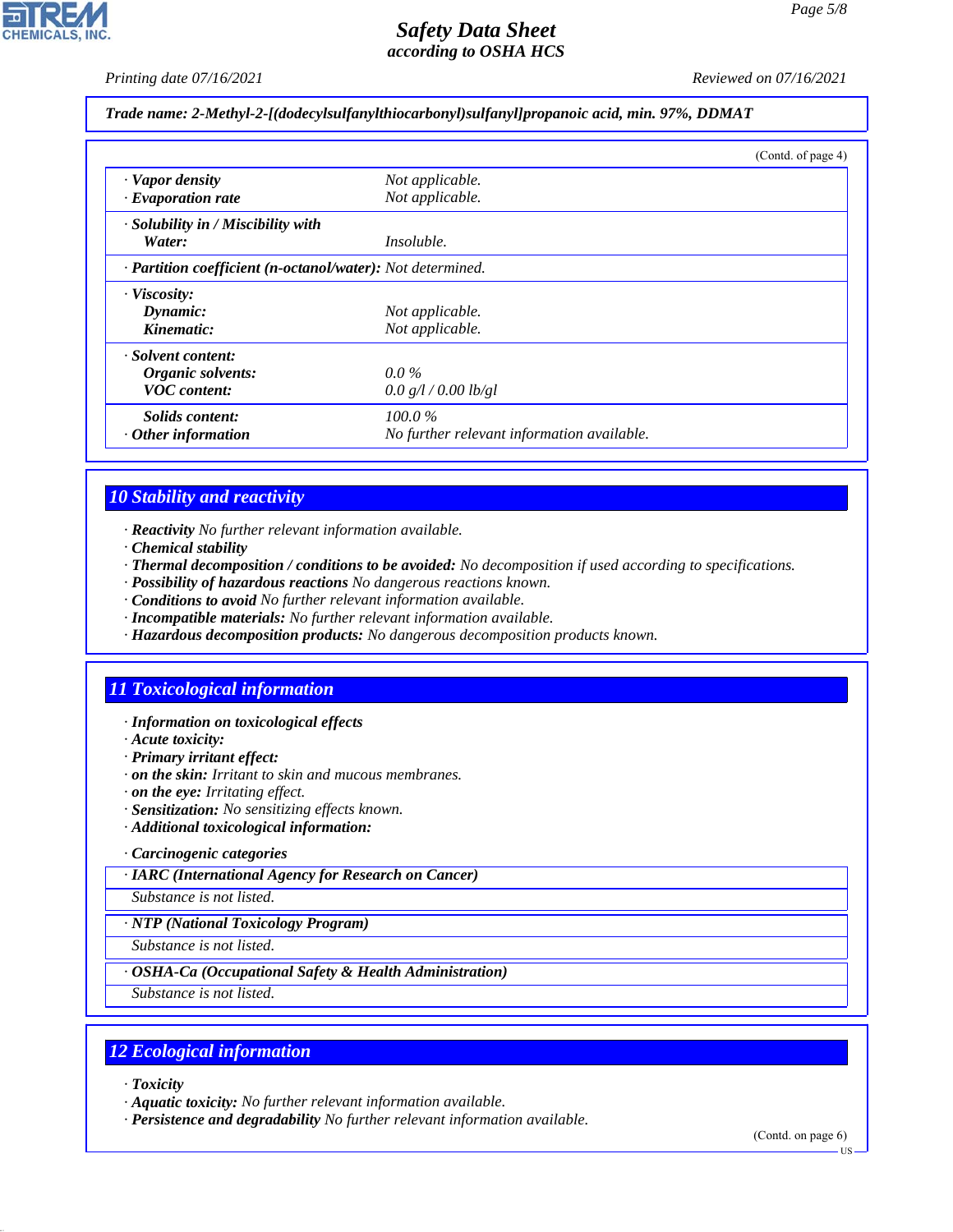(Contd. of page 5)

## *Safety Data Sheet according to OSHA HCS*

**CHEMICALS, INC** 

*Printing date 07/16/2021 Reviewed on 07/16/2021*

*Trade name: 2-Methyl-2-[(dodecylsulfanylthiocarbonyl)sulfanyl]propanoic acid, min. 97%, DDMAT*

- *· Behavior in environmental systems:*
- *· Bioaccumulative potential No further relevant information available.*
- *· Mobility in soil No further relevant information available.*
- *· Additional ecological information:*
- *· General notes: Not known to be hazardous to water.*
- *· Results of PBT and vPvB assessment*
- *· PBT: Not applicable.*
- *· vPvB: Not applicable.*
- *· Other adverse effects No further relevant information available.*

### *13 Disposal considerations*

- *· Waste treatment methods*
- *· Recommendation:*

*Must not be disposed of together with household garbage. Do not allow product to reach sewage system.*

- *· Uncleaned packagings:*
- *· Recommendation: Disposal must be made according to official regulations.*

| <b>14 Transport information</b>                                                     |                 |
|-------------------------------------------------------------------------------------|-----------------|
| $\cdot$ UN-Number<br>· DOT, ADN, IMDG, IATA                                         | not regulated   |
| $\cdot$ UN proper shipping name<br>· DOT, ADN, IMDG, IATA                           | not regulated   |
| $\cdot$ Transport hazard class(es)                                                  |                 |
| · DOT, ADN, IMDG, IATA<br>· Class                                                   | not regulated   |
| · Packing group<br>· DOT, IMDG, IATA                                                | not regulated   |
| · Environmental hazards:<br>$\cdot$ Marine pollutant:                               | No              |
| $\cdot$ Special precautions for user                                                | Not applicable. |
| · Transport in bulk according to Annex II of<br><b>MARPOL73/78 and the IBC Code</b> | Not applicable. |
| · UN "Model Regulation":                                                            | not regulated   |

## *15 Regulatory information*

- *· Safety, health and environmental regulations/legislation specific for the substance or mixture · Sara*
- *· Section 355 (extremely hazardous substances):*
- *Substance is not listed.*
- *· Section 313 (Specific toxic chemical listings):*
- *Substance is not listed.*

44.1.1

(Contd. on page 7)

US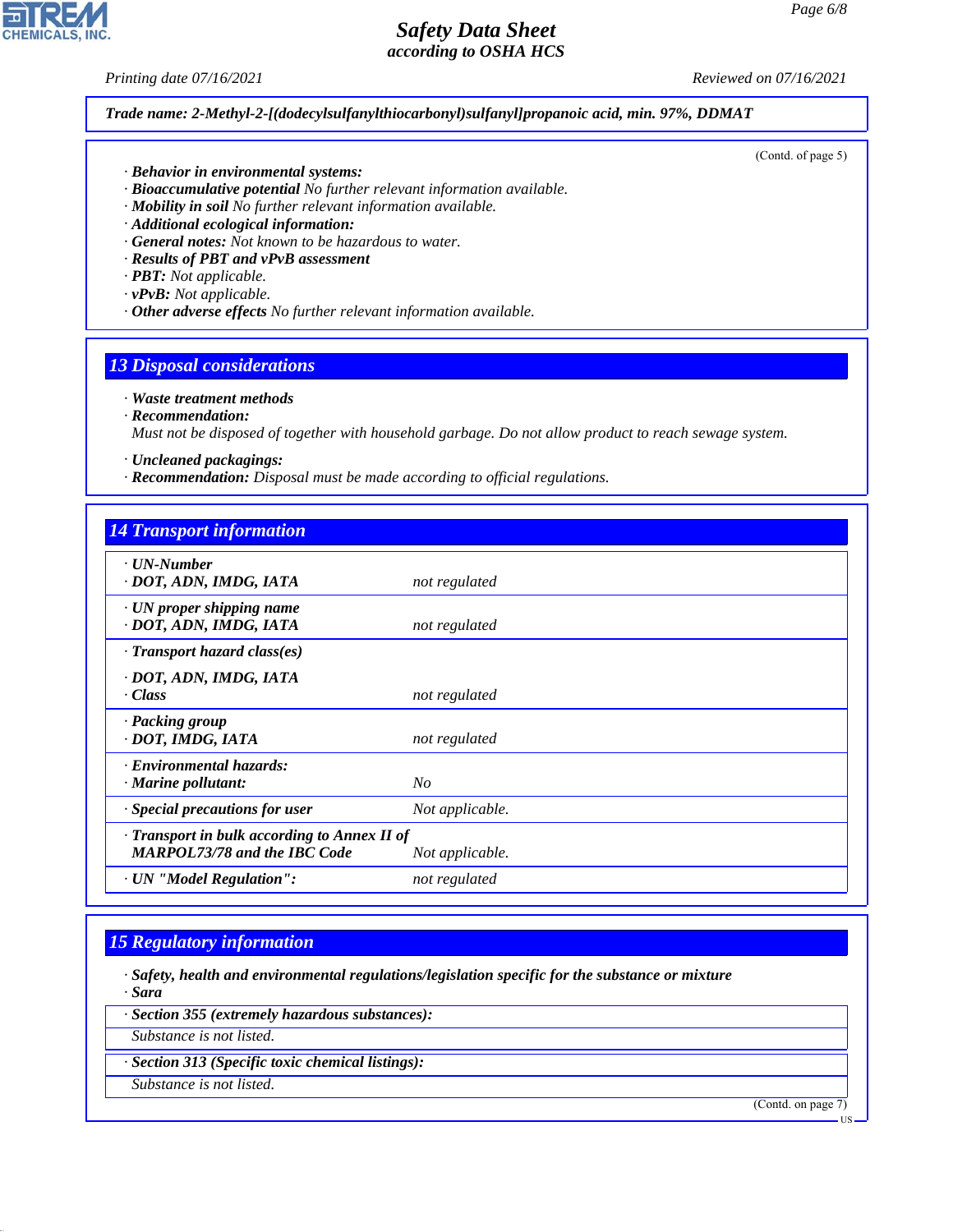CHEMICALS, INC.

44.1.1

*Printing date 07/16/2021 Reviewed on 07/16/2021*

*Trade name: 2-Methyl-2-[(dodecylsulfanylthiocarbonyl)sulfanyl]propanoic acid, min. 97%, DDMAT*

|                                                  | Substance is not listed.                                                                                                                                                                                                                                                                                        |
|--------------------------------------------------|-----------------------------------------------------------------------------------------------------------------------------------------------------------------------------------------------------------------------------------------------------------------------------------------------------------------|
| · Proposition 65                                 |                                                                                                                                                                                                                                                                                                                 |
|                                                  | <b>Chemicals known to cause cancer:</b>                                                                                                                                                                                                                                                                         |
| Substance is not listed.                         |                                                                                                                                                                                                                                                                                                                 |
|                                                  | · Chemicals known to cause reproductive toxicity for females:                                                                                                                                                                                                                                                   |
| Substance is not listed.                         |                                                                                                                                                                                                                                                                                                                 |
|                                                  | Chemicals known to cause reproductive toxicity for males:                                                                                                                                                                                                                                                       |
| Substance is not listed.                         |                                                                                                                                                                                                                                                                                                                 |
|                                                  | Chemicals known to cause developmental toxicity:                                                                                                                                                                                                                                                                |
| Substance is not listed.                         |                                                                                                                                                                                                                                                                                                                 |
| · Carcinogenic categories                        |                                                                                                                                                                                                                                                                                                                 |
|                                                  | · EPA (Environmental Protection Agency)                                                                                                                                                                                                                                                                         |
| Substance is not listed.                         |                                                                                                                                                                                                                                                                                                                 |
|                                                  |                                                                                                                                                                                                                                                                                                                 |
| Substance is not listed.                         | · TLV (Threshold Limit Value established by ACGIH)                                                                                                                                                                                                                                                              |
|                                                  |                                                                                                                                                                                                                                                                                                                 |
|                                                  | · NIOSH-Ca (National Institute for Occupational Safety and Health)                                                                                                                                                                                                                                              |
| Substance is not listed.                         |                                                                                                                                                                                                                                                                                                                 |
| <b>GHS</b> label elements<br>· Hazard pictograms | The substance is classified and labeled according to the Globally Harmonized System (GHS).                                                                                                                                                                                                                      |
|                                                  |                                                                                                                                                                                                                                                                                                                 |
| GHS07                                            |                                                                                                                                                                                                                                                                                                                 |
| · Signal word Warning                            |                                                                                                                                                                                                                                                                                                                 |
|                                                  |                                                                                                                                                                                                                                                                                                                 |
|                                                  | · Hazard-determining components of labeling:<br>2-Methyl-2-[(dodecylsulfanylthiocarbonyl)/sulfanyl]propanoic acid, min. 97%                                                                                                                                                                                     |
| $\cdot$ Hazard statements                        |                                                                                                                                                                                                                                                                                                                 |
|                                                  | H315 Causes skin irritation.                                                                                                                                                                                                                                                                                    |
|                                                  | H319 Causes serious eye irritation.                                                                                                                                                                                                                                                                             |
|                                                  | H335 May cause respiratory irritation.                                                                                                                                                                                                                                                                          |
| · Precautionary statements<br>P231               |                                                                                                                                                                                                                                                                                                                 |
| P235                                             | Handle under inert gas.<br>Keep cool.                                                                                                                                                                                                                                                                           |
| P <sub>262</sub>                                 | Do not get in eyes, on skin, or on clothing.                                                                                                                                                                                                                                                                    |
|                                                  | and easy to do. Continue rinsing.                                                                                                                                                                                                                                                                               |
| P410                                             | Protect from sunlight.                                                                                                                                                                                                                                                                                          |
| P501                                             |                                                                                                                                                                                                                                                                                                                 |
|                                                  | P305+P351+P338 If in eyes: Rinse cautiously with water for several minutes. Remove contact lenses, if present<br>Dispose of contents/container in accordance with local/regional/national/international<br>regulations.<br>· Chemical safety assessment: A Chemical Safety Assessment has not been carried out. |